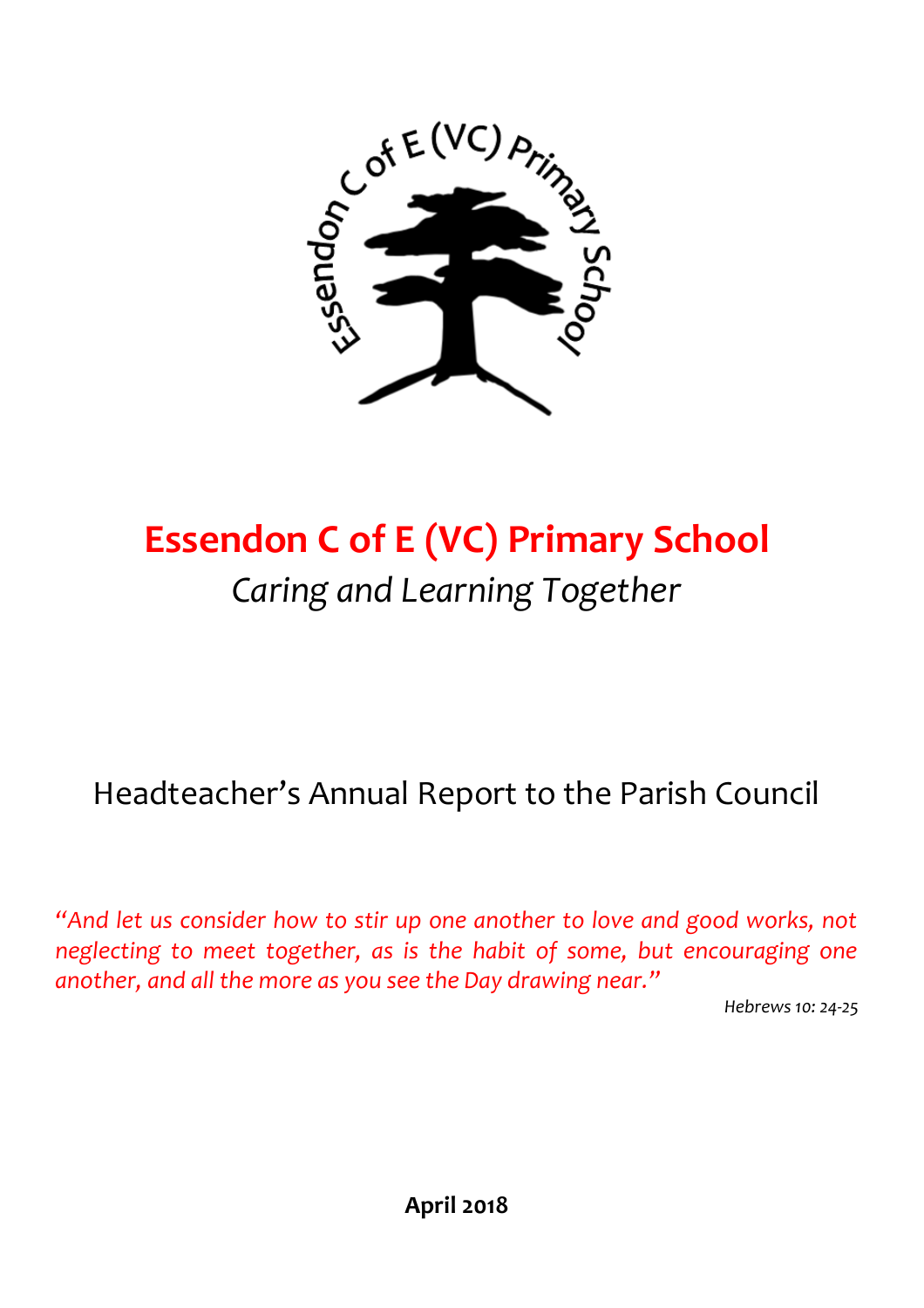#### **Contextual Information**

The school is a smaller-than-average sized rural Church of England (Voluntary Controlled) primary school. The proportion of pupils who are known to be eligible for free school meals and for whom the school receives additional income (the pupil premium) is above average. Approximately a quarter of the pupils are from the travelling community. The school meets the government's current floor standards, which are the minimum expectations for the attainment and progress of pupils.

#### **Results**

The school continues to have excellent results at all Key Stages. In particular, we are very proud of the *progress*  our pupils make from their relative starting points. Published data and percentages are almost meaningless in a very small school – one person being absent on the day of a test automatically reduces by 10% our apparent success when compared to the National benchmark. Similarly, if there is only one pupil with Special Educational Needs (SEN) in any given year then the school appears to have either 100% of pupils with SEN meeting the expected standard and exceeding National expectations or 0%, all depending on that one pupil's results on the day!

However, we know all our pupils as individuals and we can see how well they are doing. We know what they could do when they joined the school either in Early Years or (as many pupils at Essendon do) later on in their school career. We measure their progress from term to term and ensure that every single one of them is making excellent progress.

### **Ofsted 2017**

We were delighted that our hard work and the key strengths of the school were recognised by Ofsted in 2017. It was great to have an Inspector who understood small schools well.

Here's just some of the positives Ofsted identified …

*"Pupils develop well both academically and socially."*

*"The quality of teaching throughout the school is at least good."*

*"I saw evidence of the most able pupils being stretched."*

*"Pupils are able to work independently."*

*"Leadership of mathematics is now particularly strong."*

*"The provision of mathematics throughout key stage 1 and 2 [is] a strength of the school."*

*"Pupils are very well behaved, both within the classroom and in the playground."*

*"In lessons, pupils are eager to learn."*

*"The split nature of each class (whereby two year groups study together) works very well."*

*"Pupils have access to a broad and balanced curriculum, including opportunities to learn about the outside world." "Child protection concerns are taken seriously, appropriate action is taken when necessary."*

*"Pupils feel very safe at school."*

*"Pupils I spoke to stated categorically that bullying did not happen at Essendon."*

*"Children's skills are developed throughout the early years, ensuring they are ready for learning in Year 1."*

#### **Governors**

The development of the School's governing body has been a particular focus this year and, we have successfully recruited four new active members to the team, each with differing and complementary skills. Lesley Reith, who has been Chair of Governors for six years has been able to pass the baton onto one of our newer Governors, Pete Hanna (who is also a parent of a pupil at the School) allowing Lesley to concentrate on those areas of school life which she is most passionate about and making for fantastic succession planning as she supports Pete in his new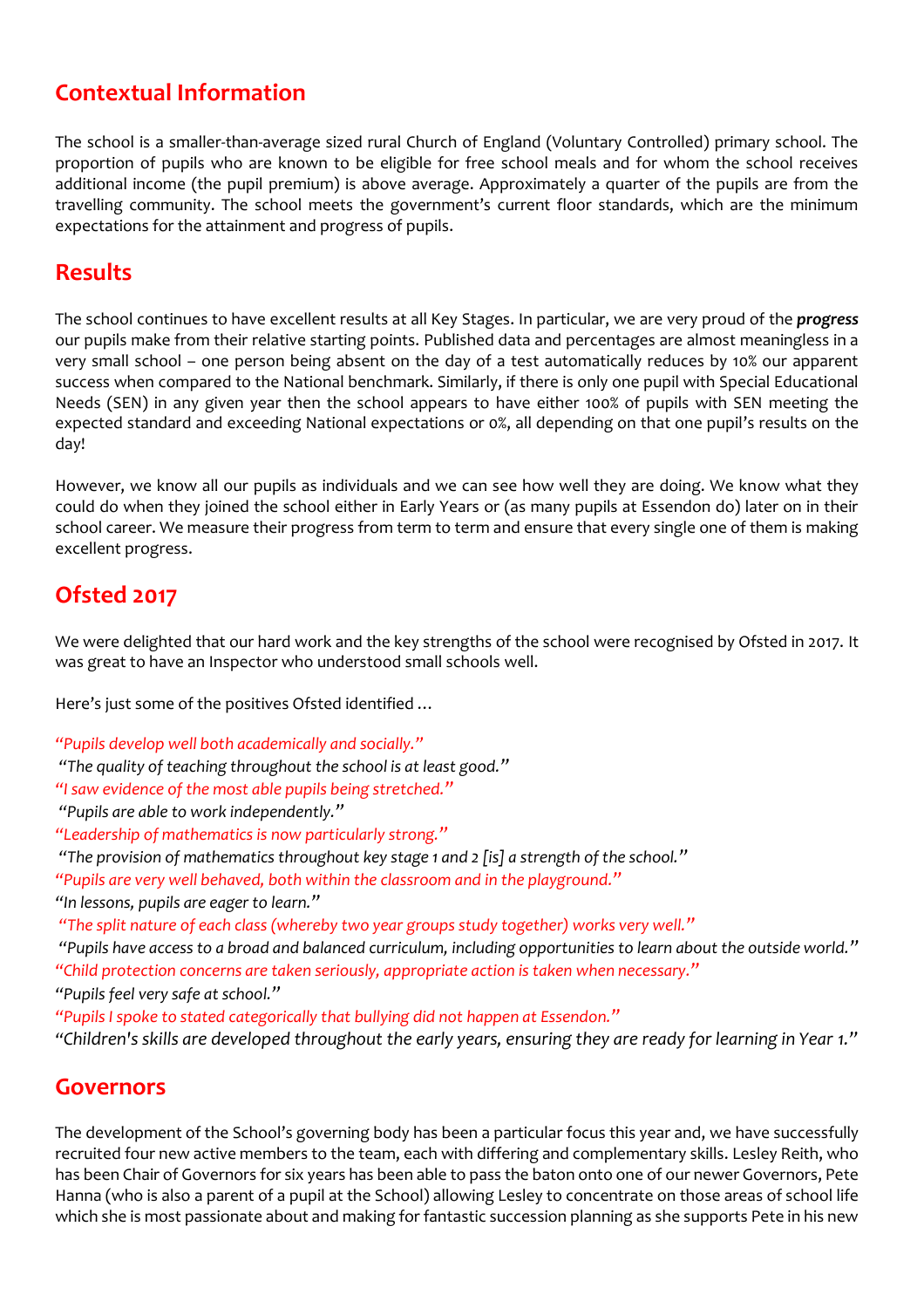role. The School owes Lesley a huge debt of thanks for all her hard work over the years and, in particular, aiding the successful transition between Headteachers.

We are very fortunate to have such a committed and hardworking Governing body. They are a constant source of support to the school staff and, in particular, the Headteacher.

## **Staff**

The School is now in a very stable and settled position with excellent and experienced teachers across the whole school and a very strong leadership team. The Headteacher is now nearing the end of her second year at Essendon. The internal appointment of Antonia Wild to the position of Deputy Headteacher with responsibility for Inclusion has meant that the School is now far better placed to meets the difficult and complex needs of some of our most vulnerable pupils and really helps in living out our ethos of *Caring and Learning Together*, focusing on the whole pupil and their wellbeing and emotional needs, not just their academic progress. The Leadership Team is developing all the time, working closely with governors and enabling delegation and a distribution of jobs by the Headteacher. The result is a successful and sustainable way of working with great succession planning.

Teaching is good or outstanding in all classes and our staff are flexible and fantastic team players. We have several "job shares" which has worked hugely to our advantage this year – we have had more personnel to share the workload and inspire and help one another and we have also been able to cover any staff absence internally.

We also have a wonderful combination of support staff, some of whom have worked at Essendon for a very long time and have welcomed and supported new staff members who have joined the school this year, either to work on a one-to-one basis with pupils with special or additional needs or to support pupils in class. Again, their commitment to the school is exceptional in terms of the hours of their own time they give freely to support the school and their adaptability in covering absence or supporting their colleagues or the pupils whenever needed.

As school budgets continue to be slashed and funds available for our children dwindle, many schools are facing redundancies for staff. The leadership team and governors at Essendon are committed to fighting to retain all our staff as we know that it is their hard work and love that make it the wonderful place it is.

#### **Premises**

One of the School's greatest assets, its premises, is also one of its greatest liabilities! The Grade II listing means that building works are never easy or cheap and the extensive grounds are difficult, expensive and timeconsuming to keep up. However, both our extensive and spacious building and grounds are a wonderful resource for our pupils and this year we have undertaken several projects to further enhance their use.

We have tarmacked a track on the School field to facilitate pupils (and staff) running "the daily mile" each day.

Following the installation of the security gates last year, we are now working on transforming the woodland area to the front of the school into an outdoor learning resource. This is a massive project requiring significant funding and co-ordination. Our own Site Manager, Shaun Childs, the Essendon School Association, governing body and members of the local community are working together to raise funds and complete the work needed.

We have re-structured and redecorated our library and re-stocked it with both fiction and non-fiction books to help instill in our pupils a love of reading.

We have also taken on an exciting new venture to bring our school meals "in house" using, wherever possible locally produced, fresh high-quality ingredients. We have appointed a Catering Manager and Assistant Cook who served their first meals to the school this week. We look forward to inviting members of the local community to lunch very soon!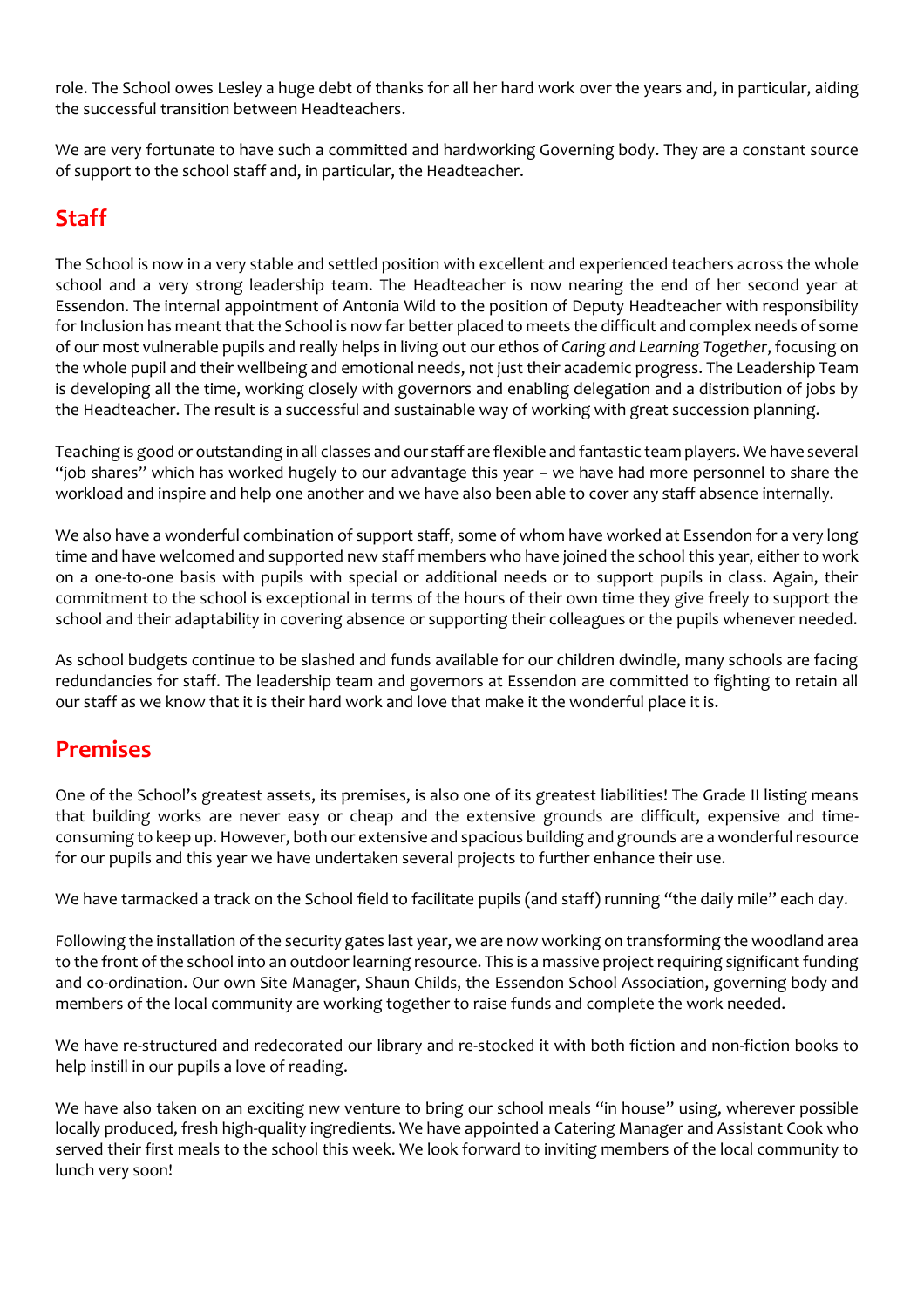### **Essendon School Association**

The school continues to be supported by a fantastic Parent-Teacher association (Essendon School Association). They are pivotal in providing financial support, enrichment opportunities and supporting the teaching team. We could not be more grateful for their hard work (without which some of the resources and activities we take for granted would not be possible).

They are already busily planning the *May Fayre which will take place on Sunday 20th May*. Please do come along and support us.

#### **School Roll**

| Year              | September 2014 | September 2015 | September 2016 | September 2017 |
|-------------------|----------------|----------------|----------------|----------------|
| <b>Nursery</b>    |                | q              |                |                |
| Reception         | 15             | 11             | 11             | 13             |
| Year <sub>1</sub> | 15             | 15             | 10             | 16             |
| Year <sub>2</sub> | 14             | 15             | 10             | 14             |
| Year 3            | 11             | 13             | 15             | 10             |
| Year 4            | 8              | 11             | 14             | 12             |
| Year 5            | 15             | q              | 11             | 13             |
| Year 6            | 13             | 14             | 10             | 12             |
| <b>TOTAL ROLL</b> | 98             | 97             | 86             | 95             |

The drop in pupil numbers just before the arrival of the new Headteacher reported on last year appears to have been arrested and we have been blessed with lots of new families joining the school in all year groups. However, the government and Church of England have made it clear that they consider very small schools to be unviable and there is significant financial pressure on small schools. We cannot therefore afford to be complacent. We know how important Essendon school is for the community it serves and that the education its pupils receive is second to none. The School continues to be grateful for any promotion and support that the Parish Council is able to lend. We are also working closely with our sister schools in neighbouring villages to explore ways to work cooperatively to the financial and educational benefit of all the schools.

#### **Extra-curricular opportunities**

As well as ensuring that we continue to offer a wide variety of extra-curricular clubs (art, sewing, football, singing, board games, tennis, yoga, lego, French, worship and breakfast club) this year, as planned, we have invested heavily in enriching and life-improving experiences for our pupils. Pupils have had a range of trips out and workshops at school.

**Harefield Class at Shakespeare's Globe Harefield Class at Pardise Wildlife Park Police Safety Talk in Key Stage 2**





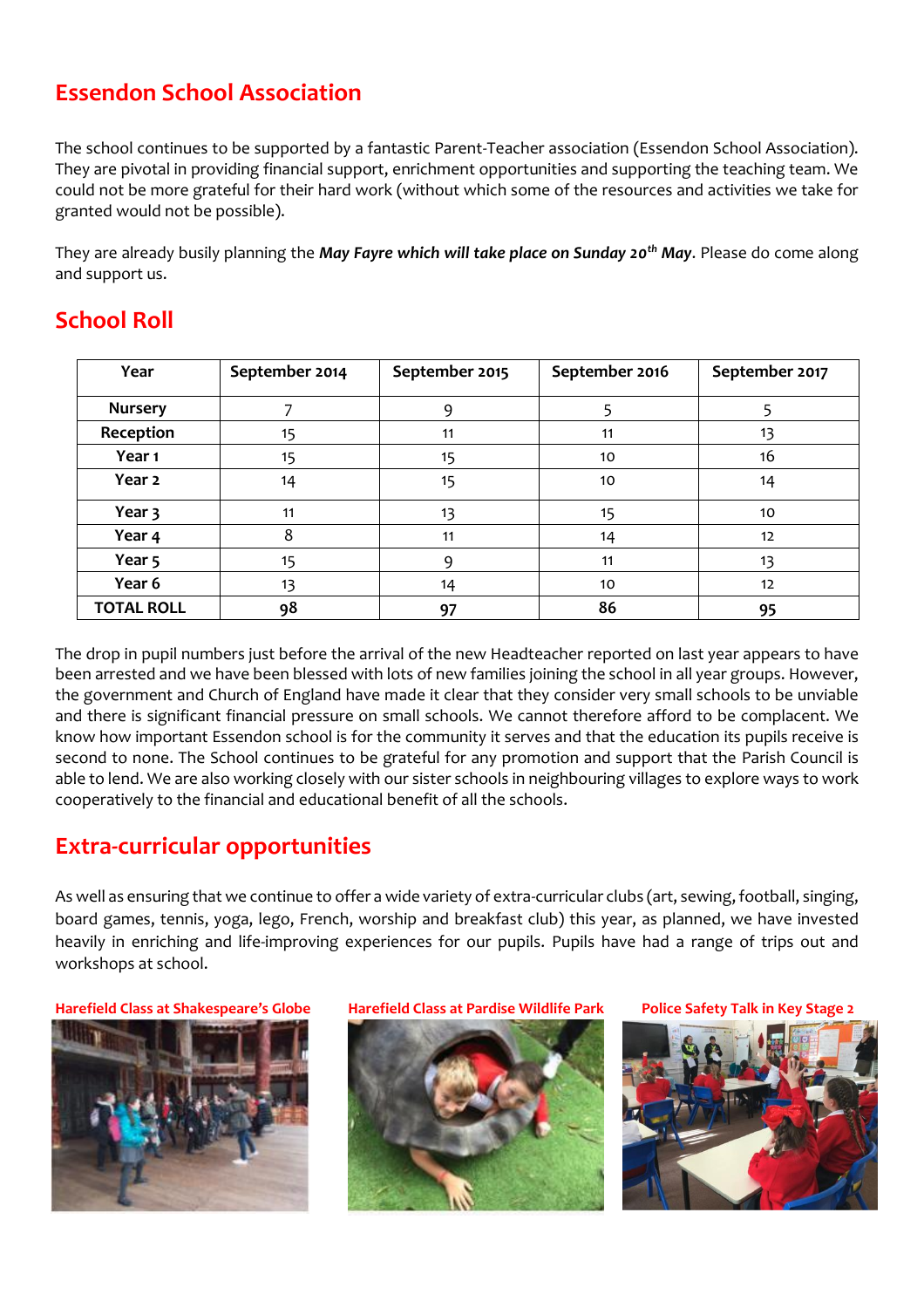#### **Warrenwood Class at Tring Natural History Museum Homewood Class at Watford Mosque**





#### **Community Cohesion**

We have continued to build on the first steps taken last year to work more closely with, and involve ourselves more in, the life of the local community. We enjoyed our Sports Day on the Cricket Club field tremendously and it was wonderful to see so many local residents in attendance.

We repeated the very successful Christmas biscuit give away and invited all our neighbours to join our Christmas church service. It was lovely to meet one lady who'd never been into St Mary's before but felt welcomed by our invitation to join us.

We are working closely with a team from St Mary's church which we hope will provide ongoing cohesion and collaboration during their vacancy following Reverend Pauline Higham's departure at the end of April.

The Happy Apple Toddler Group which runs at school each Thursday morning (thanks to Emma-Jane Daniels, one of our parents, and her team of volunteers) continues to be very popular and a great resource for young parents who have fewer and fewer affordable local groups during the week.

Now we have our own kitchen staff and the most time consuming of our major projects are behind us, we look forward to being able to invite the local community into school more often. We are currently looking at intergenerational projects, coffee mornings and regular lunch opportunities.

#### **70th Birthday Party**

In December 2018, the School will be celebrating its 70<sup>th</sup> birthday. The whole school will be studying 1940's Britain and World War II as our topic in the run up to our birthday so that the pupils are well-informed and able to get the most out of the celebrations. We are fortunate to have The Bishop of St Alban's leading our act of collective worship and are hoping to have a member of the Cecil family to plant a commemorative tree. The school will be decorated for Christmas 1940's style and pupils and staff will all be in 1940's dress. We will be holding a party to which you will all be invited …

#### **Save the date**

**Friday 14th December, Essendon School's 70th Birthday Party**